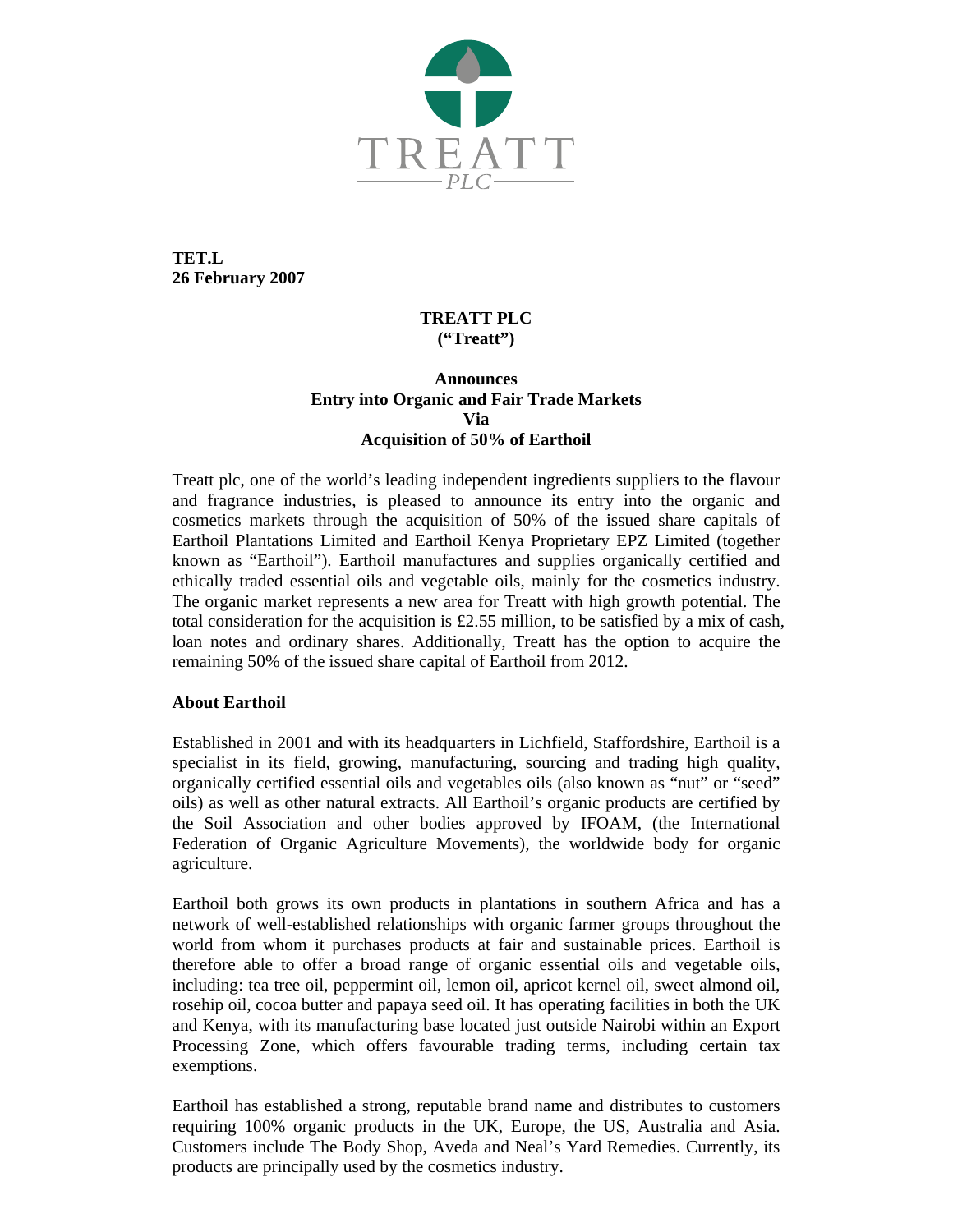#### **Financial Information on Earthoil**

The total gross assets of Earthoil as at 31 December 2006 were £1.1 million (unaudited). Both Earthoil companies were approximately break-even for the financial year ended 31 December 2006. The acquisition should be earnings neutral for Treatt in the current financial year and is expected to be earnings enhancing in the next financial year to 30 September 2008.

### **Growth Opportunity**

The Directors of Treatt believe that the organic and fair trade markets offer substantial growth opportunities in the cosmetics industry as well as in the flavour and fragrance industry. There is considerable and growing demand in international markets for organic and ethically traded raw materials for use in food and health & beauty-related products.

In Europe, where the organic market has been growing fastest, consumers spent  $\epsilon$ 20.7 billion in 2004 on organic food and beverages, with UK consumers spending  $\epsilon 2.3$ billion on organic food<sup>1</sup>. Spend on natural and organic cosmetics in Europe is expected to have surpassed  $\epsilon \bar{l}$  billion for the first time<sup>2</sup> in 2006. Growth in organic retail sales across the EU is expected to average  $8\%$  per annum<sup>3</sup>. In the US, in 2005, the organic market was worth an estimated \$14.6 billion, with forecast growth of 10- 15% per annum until 2010<sup>4</sup>. The US natural and organic personal care market (skin care, hair care and cosmetics) is projected to grow from \$5 billion in 2004 to \$8 billion by 2009, an increase of  $58\%$ <sup>5</sup>.

By investing in Earthoil at this stage in its development, Treatt will immediately take a strategic position in the supply of organic essential oils to its existing customer base in the flavour and fragrance industries. Earthoil's expertise in the manufacture and supply of vegetable oils will provide a new and much sought after complementary addition to Treatt's existing and extensive product range. Treatt will be able to work with Earthoil to develop Treatt's own range of essential oil, natural isolate and Treattarome<sup>TM</sup> ("From the Named Food") natural distillate products for the  $100\%$ organic food and health & beauty markets where it does not currently have a significant market presence.

In addition, Treatt will be able to add significantly to Earthoil's growth potential both in terms of its financial backing and also as a result of its many years' experience in the manufacture and sale of its products into over 90 countries worldwide through an extensive global network of agents. Treatt will also be able to combine effectively its procurement expertise with that of Earthoil's in order to obtain increased supply of organic and ethically traded products to service the large potential market.

### **Management**

The existing management team at Earthoil, Campbell Walter, Sales and Marketing Director, Wayne Barratt, Director of Global Operations, and Tony Silvester, Finance Director, will remain in the business and continue to operate and manage Earthoil. On completion of the 50% acquisition, three Directors representing Treatt will join these three Directors on the Board of Earthoil. Each Earthoil Director has signed a service contract with a three year initial term, with a rolling six month notice period expiring any time on or after conclusion of the initial term.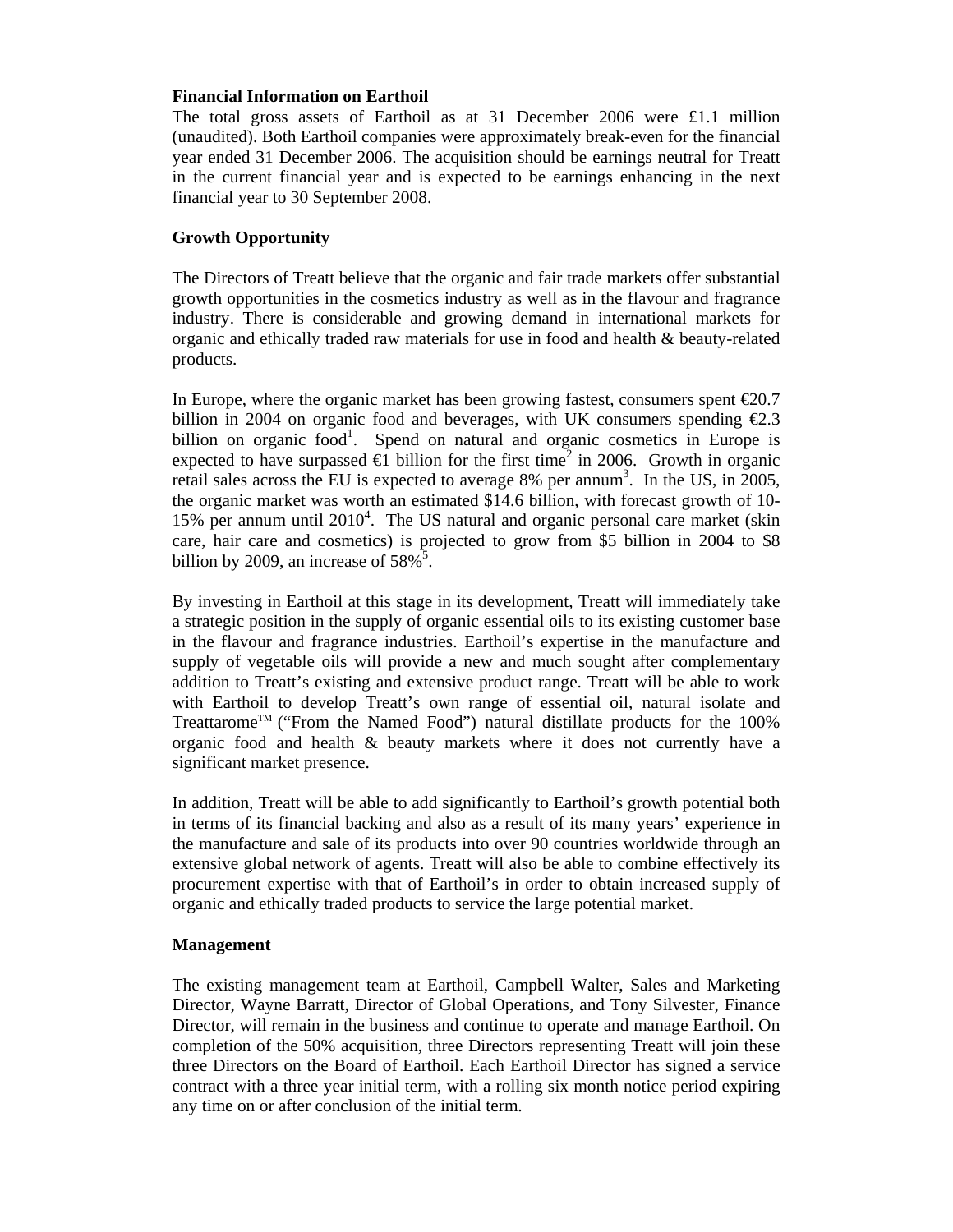#### **Details on the consideration**

The total consideration for the acquisition of 50% of Earthoil is £2.55 million, comprising £1.2375 million in cash, £0.675 million in Consideration Loan Notes and £0.6375 million satisfied through the issue of 188,945 Treatt Ordinary Shares at a price of 337.4 pence.

From 2012, Treatt also has the option to acquire (the "Call Option") the remaining 50% of Earthoil. In addition to this, the existing Earthoil shareholders will have the option to oblige Treatt to buy (the "Put Option"), the remaining 50% of Earthoil shares (which will continue to be held by the existing shareholders) at the "Option Price". Exercise of either option is subject to shareholder approval. The existing Earthoil shareholders will not be able to enforce the Put Option unless it has met a certain level of pre-tax profit.

The Option Price will be 50% of eleven times the average pre-tax profit (for both Earthoil companies combined) of the two audited financial years ended 31 December prior to exercising the option.

Application has been made to the UK Listing Authority and to the London Stock Exchange for admission to the Official List for the listing of the 188,945 new Treatt ordinary shares. These shares will rank pari passu with the existing ordinary shares in issue. It is expected that admission will become effective on 1 March 2007.

In addition, Treatt is subscribing £1.35 million for Earthoil Loan Notes, repayable from 2009 onwards. Treatt is also subscribing £25,000 for 50,000 new ordinary shares in Earthoil Plantations Limited. Completion of the acquisition of Earthoil and the subscriptions for Earthoil loan notes and shares is conditional on admission to the Official List of the 188,945 new ordinary shares in Treatt which is expected to take place on Thursday, 1 March 2007.

Edward Dawnay, Chairman of Treatt plc, commented,

*"This is an exciting new development for the Group, taking us into the organic and fair trade markets and in particular, the cosmetics sector, which we do not currently supply.* 

*There is a large and increasing demand for organic ingredients from both the food and health & beauty sectors and we believe Earthoil offers an excellent strategic fit with Treatt's existing businesses in the UK, US and China.* 

*Earthoil has built up an excellent reputation within the market and we believe there are significant opportunities working together to create a global market leader in the supply of organic and fair trade essential and vegetable oil products."*